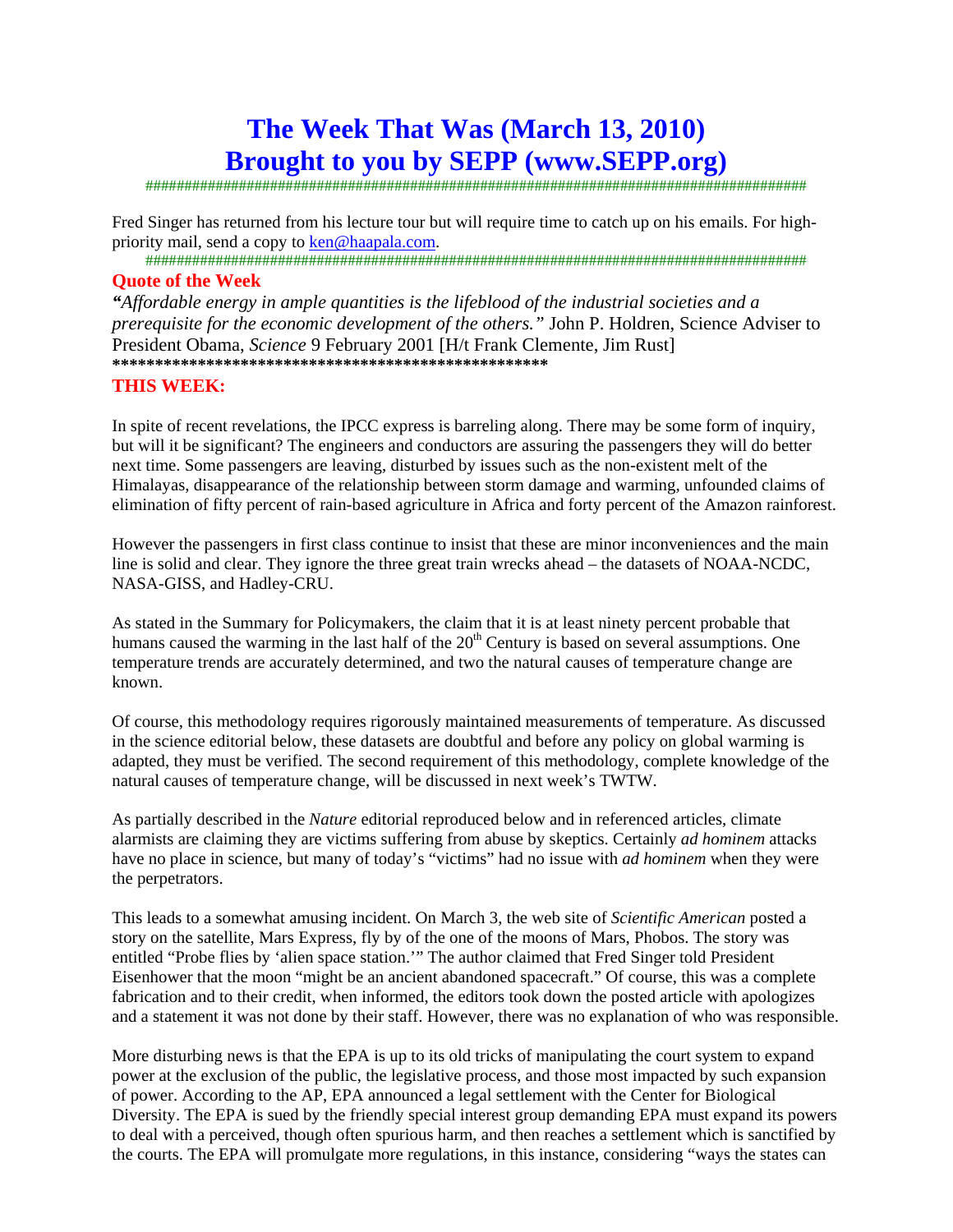address rising acidity levels in oceans, which pose a serious threat to shellfish and other marine life." The claim is that increased atmosphere carbon dioxide is responsible for the rising ocean acidity.

In his book *heaven+earth*, geologist Ian Plimer points out the science is a sham. The oceans are a base with a pH between 7.9 and 8.2. They have remained that way millions of years even when volcanoes greatly increased carbon dioxide levels in the atmosphere many times beyond what it is today without any change in ocean pH. Even the terminology is scientifically incorrect, since the oceans are alkaline; the issue should be "reducing ocean alkalinity," not increasing acidity. But reducing alkalinity would not have the same emotional appeal.

Of course, there will be a public hearing process on the rules, but as demonstrated in its endangerment finding, EPA will claim it is required to do so by the courts, and will ignore the science. As long as the courts defer to the EPA for scientific expertise, the public is not safe.

The AP article and a review of the experimental science by Sherwood, Keith, and Craig Idso are referenced below.

On another note, in a past issue TWTW pointed out there no scientific basis for EPA to intensify its regulations on ozone and it is likely that the new regulations will be economically harmful. The public comment period will close on March 22. For further information please see http://www.environmentviews.com/

Roy Spencer has posted the satellite temperature measurements for February. Due to the El Niño occurring in the Pacific, as with January, February is above the norm. Roy also is applying a new technique to estimate the Urban Heat Island effect www.drroyspencer.com.

Finally, starting this week in "News You Can Use" will have a slightly changed format to allow you to quickly scan for articles that may be of interest. They are grouped together according to topics. \*\*\*\*\*\*\*\*\*\*\*\*\*\*\*\*\*\*\*\*\*\*\*\*\*\*\*\*\*\*\*\*\*\*\*\*\*\*\*\*\*\*\*\*\*

#### **SCIENCE EDITORIAL #8-2010 (March 13, 2010)**

By S. Fred Singer, President, Science and Environmental Policy Project

[Note: This is another of a series of mini-editorials on the "junk science" influencing the global warming issue. Other topics will include the UN Environmental Program, and some individuals heavily involved in these matters.]

### **Junkscience #10 . ClimateGate (CG) and other'Gates' undermine the credibility of the IPCC and of AGW**

If I were to submit comments to the British House of Commons panel on Climategate, I would focus on the science:

1. We have yet to discover just how Jones et al managed to produce a substantial surface warming [between 1979 and 1997] when satellites showed practically none in the troposphere -- in conflict with all GH models.

2. I suspect that it had to do both with the SELECTION of weather stations and with the applied CORRECTIONS to the trends

3. Further, I had noticed that the Mann analysis of proxy data [Nature 1998] conveniently stops in 1979. When I questioned him on this matter, I got the very unsatisfactory reply that there were no suitable data available -- suggesting to me that he was hiding such information.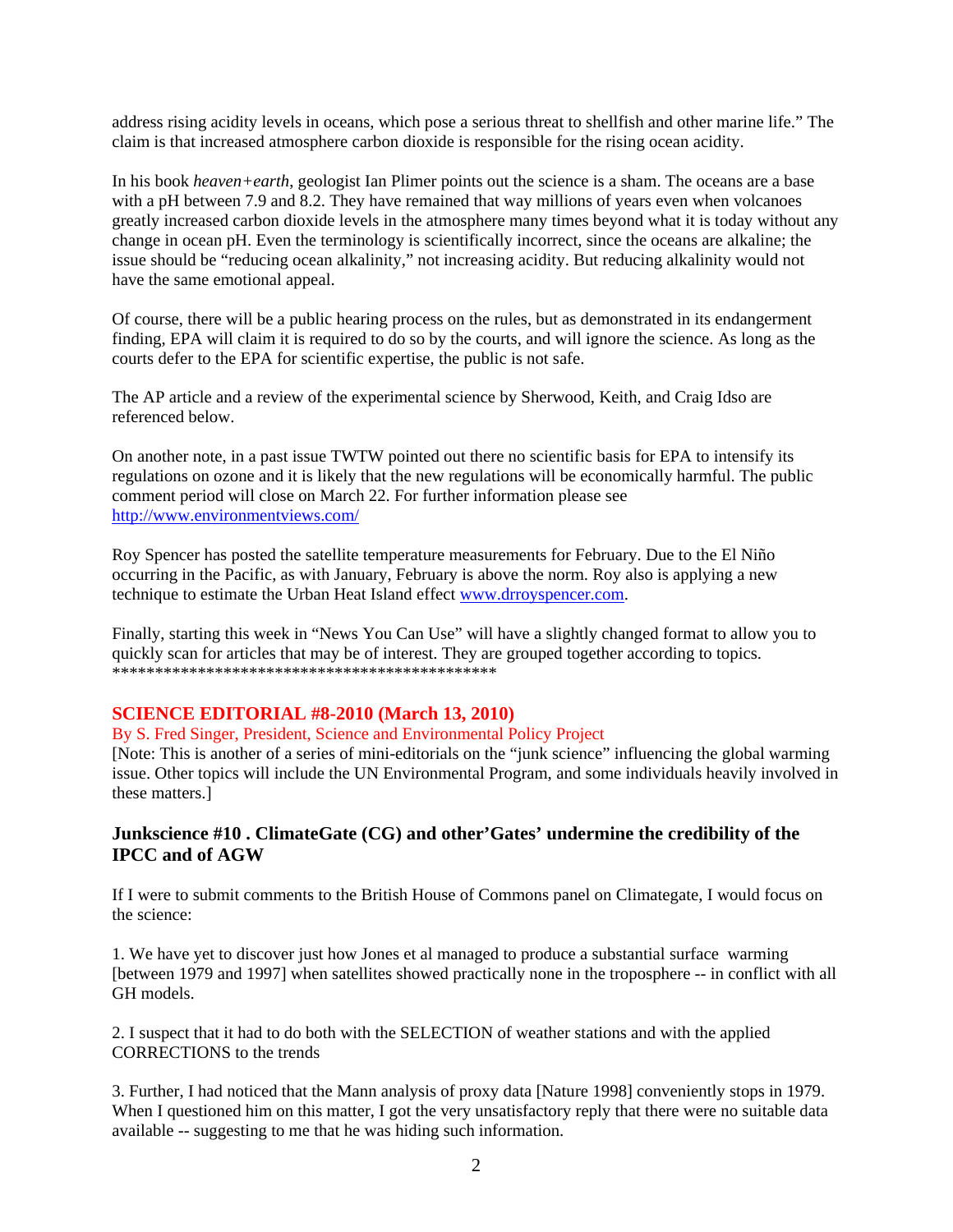4. Accordingly, one needs to procure and analyze post-1980 proxy data to see if they support CRU (and NCDC and GISS) or the MSU satellite results. \*\*\*\*\*\*\*\*\*\*\*\*\*\*\*\*\*\*\*\*\*\*\*\*\*\*\*\*\*\*\*\*\*\*\*\*\*\*\*\*\*\*\*\*\*\*\*\*

**ARTICLES:** [For the numbered articles below please see the attached pdf.]

# **1. Are climate talks doomed?**

By Hardev Sanotra, Financial Chronicle, New Delhi, Mar 8, 2010 http://www.mydigitalfc.com/leisure-writing/are-climate-talks-doomed-393 An interview with Fred Singer

# **2. West's policy approach is wrong**

By Hardev Sanotra Mar, Financial Chronicle, New Delhi, Mar 8, 2010 http://www.mydigitalfc.com/leisure-writing/west%E2%80%99s-policy-approach-wrong-392 An interview with Benny Peisner

# **3. Climate Change 'Quagmire'**

By Mary Kissel, WSJ Asia, Mar 11, 2010 http://online.wsj.com/article/SB20001424052748703701004575113304086087516.html#mod=todays\_us \_opinion

"The climate world is divided into three: the climate atheists, the climate agnostics, and the climate evangelicals," Jairam Ramesh, India's Environment and Forests minister, told me on a recent evening. "I'm a climate agnostic."

# **4. Climate of fear**

Editorial, Nature, Mar 11, 2010

http://www.nature.com/nature/journal/v464/n7286/full/464141a.html

[SEPP Comment: *Nature* carried the "peer reviewed" Mann hockey stick that used biased proxies and a discredited statistical technique to obfuscate decades of work by climate change pioneer HH Lamb.]

# **5. Memorandum submitted by Stephen McIntyre (CRU 32)**

Science and Technology Committee, House of Commons, Parliament, UK http://www.publications.parliament.uk/pa/cm200910/cmselect/cmsctech/memo/climatedata/uc32 02.htm

[Summary only, for the full submission, please see the above web site.]

# **6. An Energy Head Fake**

Wall Street Journal Editorial, Mar 11, 2010 http://online.wsj.com/article/SB20001424052748704784904575112144130306052.html#mod=todays\_us \_opinion

# **7. Wind power the worst kind of mirage**

By Henk Tennekes, Financial Post, Mar 3, 2010 [H/t John Droz, Jr.] **http://network.nationalpost.com/NP/blogs/fpcomment/archive/2010/03/03/wind-power-the-worstkind-of-mirage.aspx**

\*\*\*\*\*\*\*\*\*\*\*\*\*\*\*\*\*\*\*\*\*\*\*\*\*\*\*\*\*\*\*\*\*\*\*\*\*\*\*\*\*\*\*\*\*\*

**NEWS YOU CAN USE:**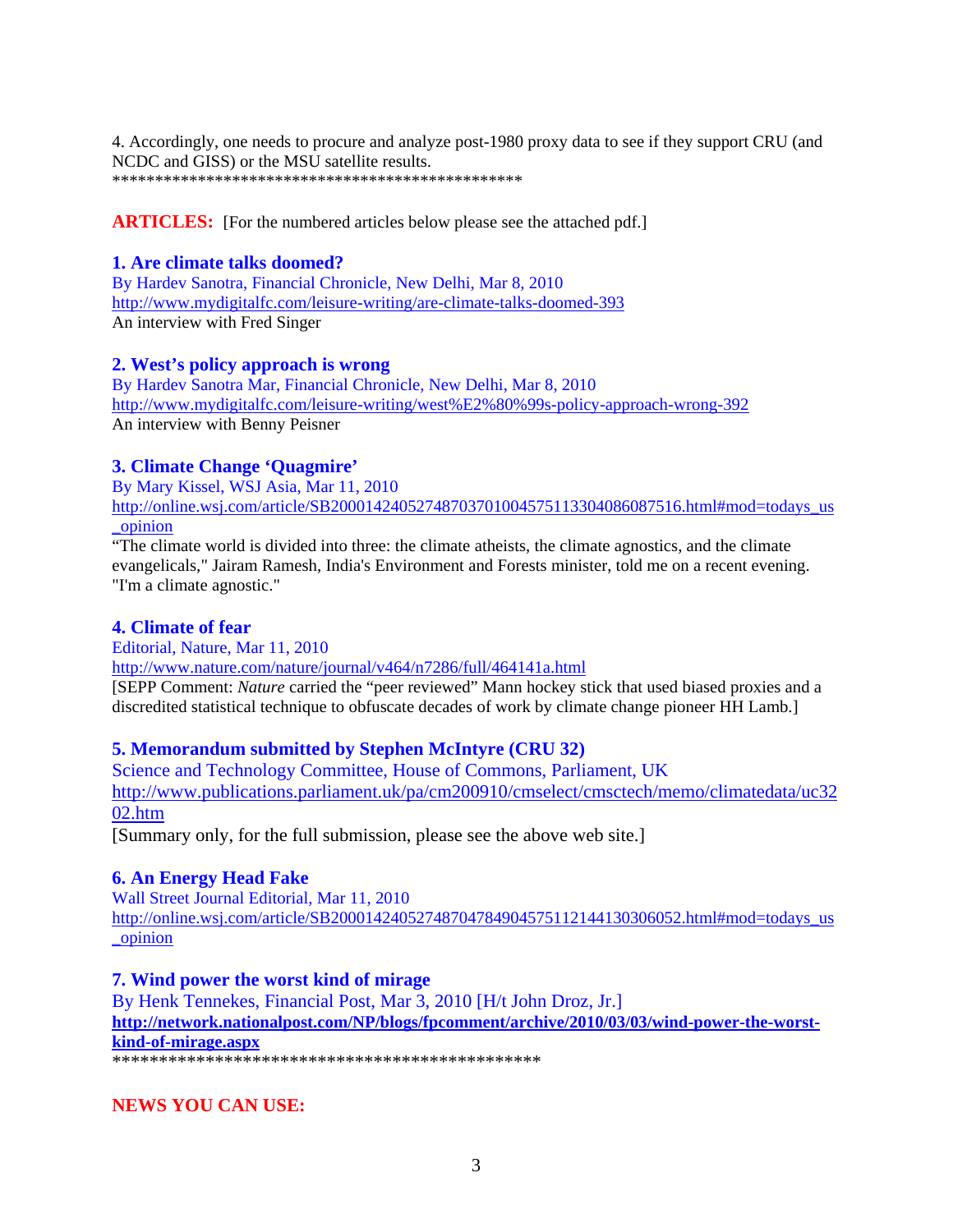### **Global Warming has no impact on Himalayas claims Wadia Director**

By Ashwani Maindola, Hindustan Times, Mar 6, 2010 [H/t John Brignell, Numberwatch.co.uk] http://www.hindustantimes.com/india-news/northindia/Global-Warming-has-no-impact-on-Himalayasclaims-Wadia-Director/Article1-515763.aspx [Further reasons why India is not buying IPCC orthodoxy.]

#### **Graph of Temperature vs. Number of Stations**

By Ross McKitrick

http://www.uoguelph.ca/~rmckitri/research/nvst.html

[SEPP Comment: An important post with a graph of the raw NOAA data showing the relationship between reported average temperatures and the decline in stations. Although the work was completed some time ago, given the recent questions of datasets, it is worth repeating.]

### *Issue of reducing ocean alkalinity*

**EPA to allow states address rising ocean acidity**  By Gene Johnson, AP, Mar 11, 2010 [H/t Tom Sheahen] http://news.yahoo.com/s/ap/20100311/ap\_on\_bi\_ge/us\_epa\_acid\_oceans

The Real Ocean Acidification Story Sherwood, Keith, and Craig Idso, CO2 Science.org, Mar 3, 2010 http://www.co2science.org/articles/V13/N9/EDIT.php

#### *IPCC issues*

**UN to review errors made by Intergovernmental Panel on Climate Change**  By Ben Webster, The Times, Mar 10, 2010 [H/t Bob Kay] http://www.timesonline.co.uk/tol/news/world/us\_and\_americas/article7055999.ece

#### **Climate Panel Details Its Review Plan**

U.N. Appoints Another Global Science Body to Investigate Problems in Now-Controversial 2007 Report on Warming Trend By Jeffrey Ball, WSJ, Mar 11, 2010 http://online.wsj.com/article/SB20001424052748704655004575113820979573234.html#mod=todays\_us \_page\_one

**Review of U.N. panel's report on climate change won't reexamine errors**  By David Fahrenthold, Washington Post, Mar 11, 2010 {H/t Conrad Potemra] http://www.washingtonpost.com/wp-dyn/content/article/2010/03/10/AR2010031002891.html

# *Defenders of IPCC orthodoxy*

**On global warming, the science is solid**  Houston Chronicle, Mar 6, 2010 [H/t Leighton Steward] http://www.chron.com/disp/story.mpl/editorial/outlook/6900556.html

# **Climate Change debate grows heated**

By James Rainey, Los Angeles Times, Mar 6, 2010 [H/t Deke Forbes] http://www.latimes.com/entertainment/news/la-et-onthemedia6-2010mar06,0,4556647.column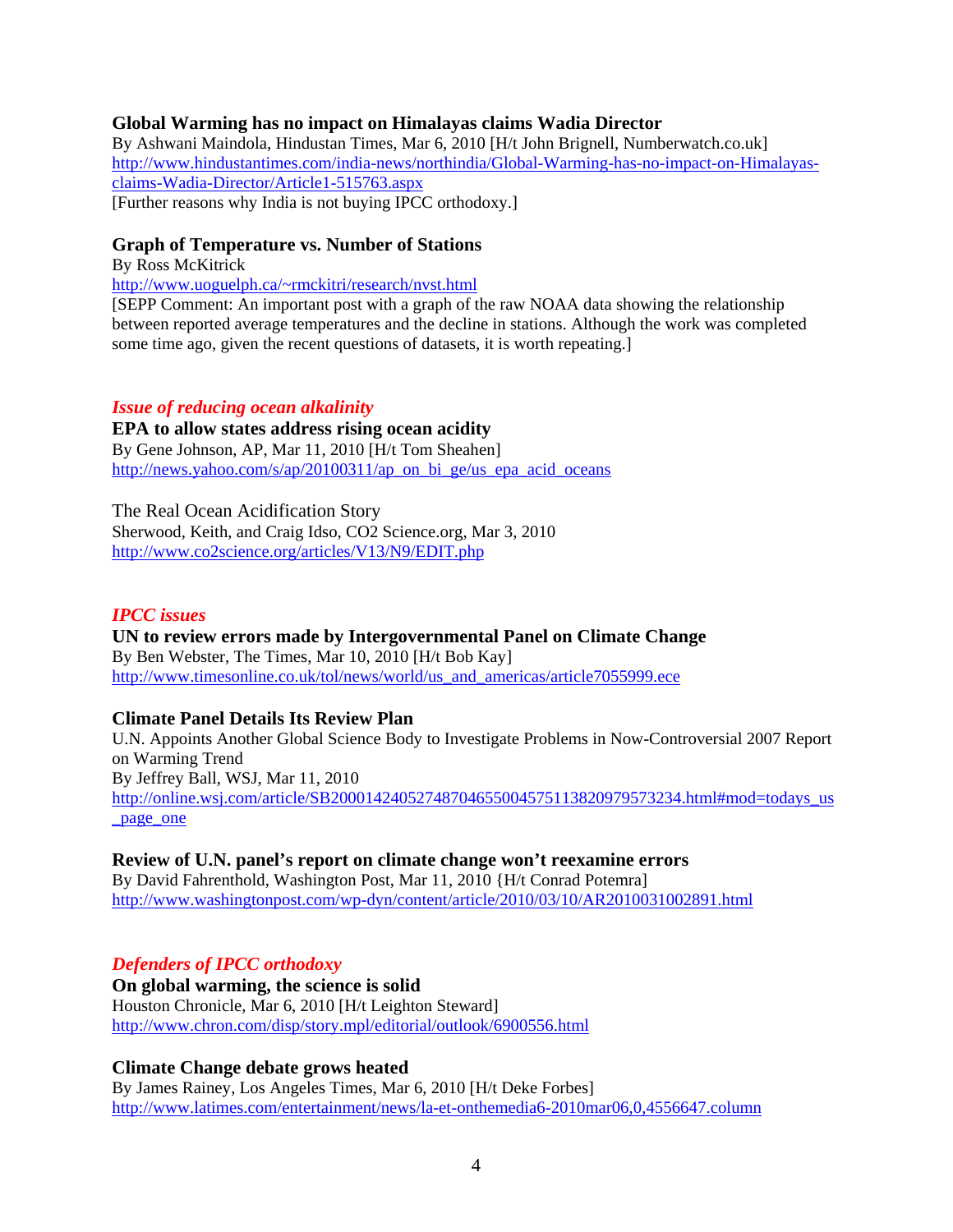### **Climate-change deniers take a lesson from anti-evolution activists**

By Stephen Stromberg, Washington Post Partisan, Mar 9, 2010 [H/t Conrad Potemra] http://voices.washingtonpost.com/postpartisan/2010/03/climate-change\_deniers\_take\_a.html

# *Challenges to IPCC orthodoxy*

**Climategate Reloaded – Plots, Politics, and Predetermined Outcomes**  By Richard Morrison, CEI, Mar 5, 2010 http://cei.org/news-release/2010/03/05/climategate-reloaded

# **Climategate Stunner: NASA Heads Knew NASA Data Was Poor, Then Used Data from CRU**

*New emails from James Hansen and Reto Ruedy (download PDF here) show that NASA's temperature data was doubted within NASA itself, and was not independent of CRU's embattled data, as has been claimed.*

By Charlie Martin, Pajamas Media, Mar 10, 2010 [H/t Francois Guillaumat] http://pajamasmedia.com/blog/climategate-stunner-nasa-heads-knew-nasa-data-was-poor-then-used-datafrom-cru/?singlepage=true

### **In Denial – The meltdown of the climate campaign**

By Steven Hayward, Weekly Standard, Mar 15, 2010 http://weeklystandard.com/articles/denial [SEPP Comment: Important discussion of ClimateGate and its significance.]

### **Is there any unmassaged data out there?**

By Jo Nova, Mar, 13, 2010 http://joannenova.com.au/

[SEPP Comment: Another example from 'down under' on how rural data showing a slight warming trend is 'corrected' for the urban heat island effect to show a significant warming trend.]

# **Political Agendas Continue to Drive Climate Fiasco**

By Tim Ball, Canada Free Press, Mar 8, 2010

http://canadafreepress.com/index.php/article/20782

"The greatest scandal connected to global warming is not exaggeration, fraud or destruction of data to conceal the weakness of the argument. It is those who are personally profiting from promoting this fantasy at the expense of the rest of us."

# **Those Climate Pugilists**

By Paul Chesser, American Spectator, Mar 12, 2010 http://spectator.org/archives/2010/03/12/those-climate-pugilists

# *Let California Lead*

**Arguing global warming with Arnold By Mark Landsbaum, Orange County Register, Feb 26, 2010 [H/t Brad Veek] http://www.ocregister.com/opinion/-236562--.html?pic=1**

**"Global warming alarmism never was about temperature. It's about control and money – their control and your money."** 

**California Greening'**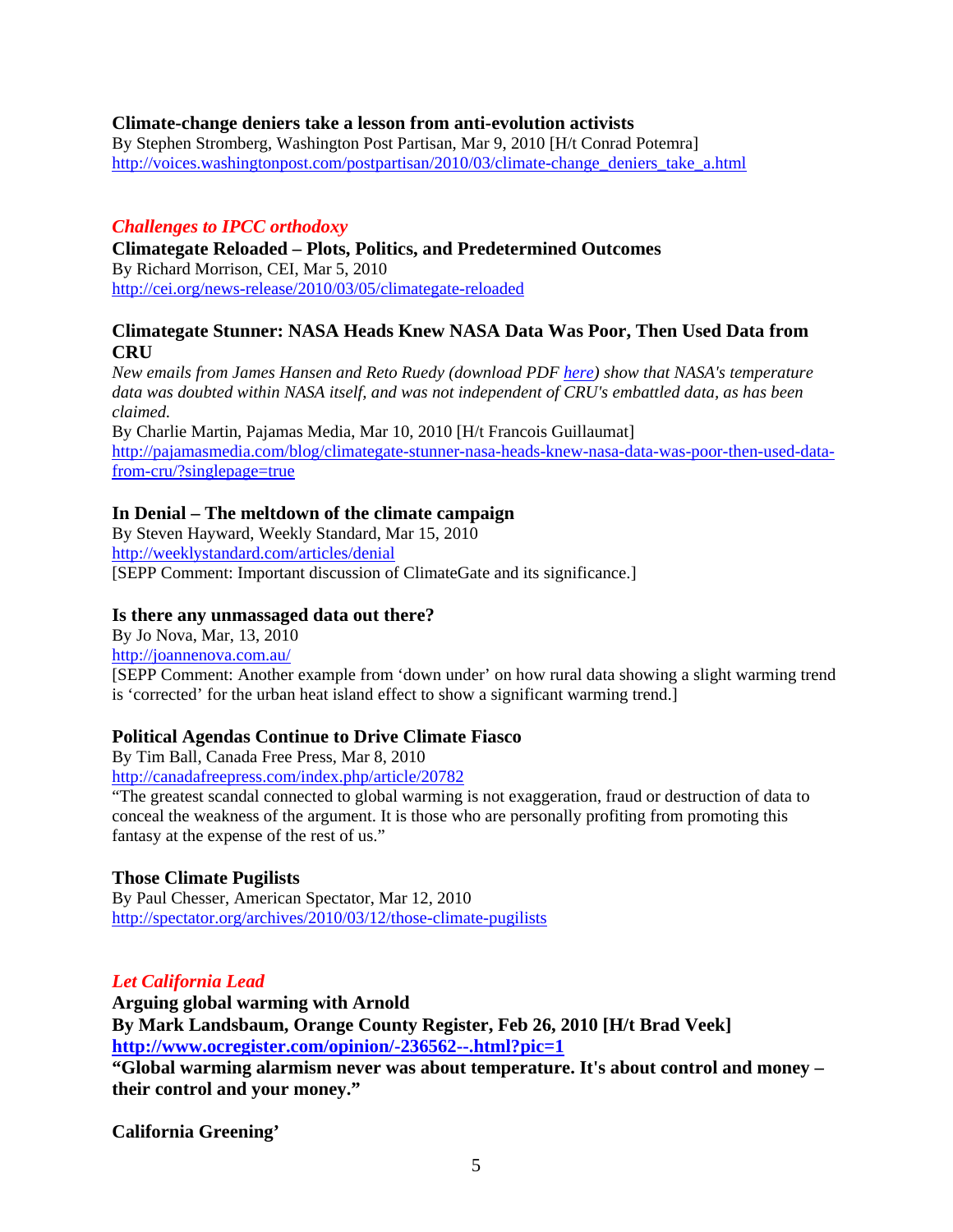Editorial, IBD, Mar 9, 2010 http://www.investors.com/NewsAndAnalysis/Article.aspx?id=525874

# *Windy Issues*

### **DOE E-Mails To Wind Energy Lobbyists Cast Cloud Over Green Jobs Proposals**  By Sean Higgins, IBD, Mar 3, 2010 http://www.investors.com/NewsAndAnalysis/Article.aspx?id=526944

### **Questions swirl around wind-jobs studies**

By Jim Tankersley, Chicago Tribune, Mar 3, 2010 [H/t John Droz, Jr.] http://www.swamppolitics.com/news/politics/blog/2010/03/questions\_swirl\_around\_windjob.html

#### **Green jobs mirage**

By William Yeatman, Washington Times, Mar 9, 2010 [H/t Deke Forbes] http://www.washingtontimes.com/news/2010/mar/09/green-jobs-mirage/

### **The wind-energy cover-up**

By Chris Horner, The Washington Times, Mar 9, 2010 http://www.washingtontimes.com/news/2010/mar/09/covering-up-the-wind-energyfailure/?utm\_source=newsletter&utm\_medium=email&utm\_campaign=newsletter\_must-read-storiestoday

# *Oil and Natural Gas Issues*

# **Emissions Critical: Natural Gas Cos Pushing Use In Vehicles**

By Angel Gonzalez, WSJ, Mar 11, 2010

http://online.wsj.com/article/BT-CO-20100311-712773.html?mod=WSJ\_Energy\_middleHeadlines [SEPP Comment: Realizing that the refueling operations must be tightly supervised, SEPP has argued for Natural Gas in fleet use but not for the general public. The vehicles are considerably more expensive than diesel or gasoline. The considerably shorter fuel range of natural gas vehicles make natural gas unlikely for long haul trucking unless it is consistently between specific points.]

#### **Natural-Gas Group Opposes EPA Greenhouse Gas Rules**

By Siobhan Hughes, WSJ, Mar 10, 2010 http://online.wsj.com/article/SB10001424052748703625304575115803113375016.html

# **Exxon's Gains Present Margin Risks**

By Russell Gold, WSJ, Mar 11, 2010

http://online.wsj.com/article/SB10001424052748703625304575115893677463062.html?mod=WSJ\_busi ness\_whatsNews

[This week SEPP was privileged to attend a briefing by Exxon on its 20 year forecast. Although "off the record" it would not break confidentially to say that Exxon forecasters believe there is plenty of liquid and natural gas in the ground.]

# *Cap and Trade and Similar Issues*

**Empty Shell: The Unbearable Lightness of U.S. CAP (A critical look at Marvin Odum's Op-Ed.)** 

By Marlo Lewis, Master Resource, Mar 11, 2010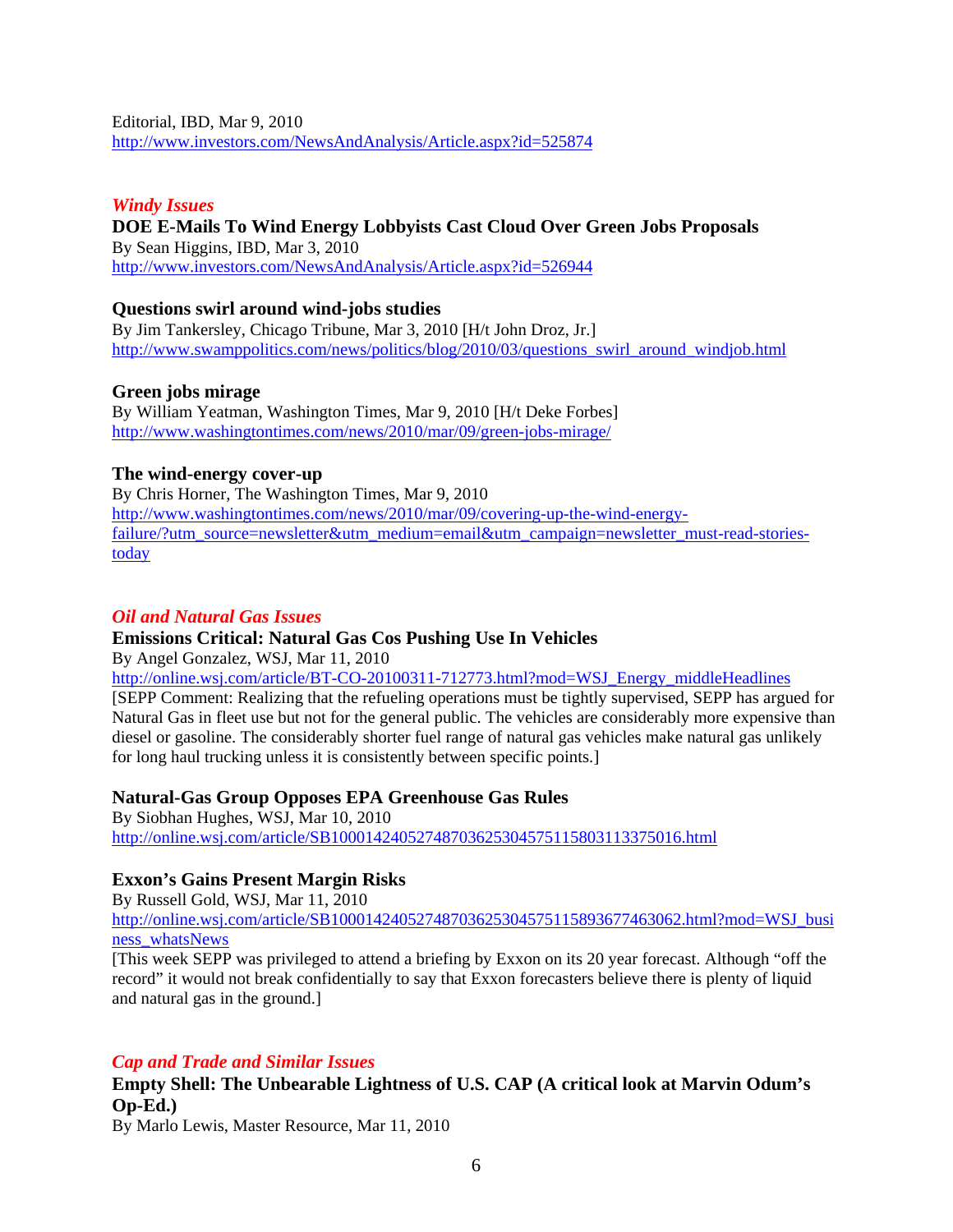http://www.masterresource.org/2010/03/empty-shell-quotations-from-chairman-odum/ [A critique of Shell Oil's defense of the powerful lobbying group US CAP which strongly supported the US House Cap and Trade Bill passed last year]

# **For Full Disclosure of Climate-Change Risks**

By Paul Driessen, IBD, Mar 10, 2010

http://www.investors.com/NewsAndAnalysis/Article.aspx?id=526842 [A summary of some of the possible unintended consequences of the SEC requiring corporations to disclose climate change risks that was supported by eviros.]

# *Miscellaneous Articles*

# **France To Host Countries Eager for Nuclear Energy**

The Tocqueville Connection, AFP, Mar 5, 2010 [H/t Toshio Fujita] http://www.adetocqueville.com/20100305023126\_TII75.htm [Taking the lead on nuclear energy]

# **Shellfish could supplant tree-ring climate data, Temperature records gleaned from clamshells reveal accuracy of Norse sagas.**

By Richard Lovett, Nature News, Mar 8, 2010, [H/t Norman MacLeod] http://www.nature.com/news/2010/100308/full/news.2010.110.html

# **A New Energy Source From the Common Pea**

By Staff Writers, Tel Aviv, Israel SPX, Mar 8, 2010 http://www.sciencedaily.com/releases/2010/03/100304112237.htm \*\*\*\*\*\*\*\*\*\*\*\*\*\*\*\*\*\*\*\*\*\*\*\*\*\*\*\*\*\*\*\*\*\*\*\*\*\*\*\*\*\*\*\*\*\*\*\*\*\*

# **BELOW THE BOTTOM LINE:**

# **Aquatic 'Dead Zones' Contributing to Climate Change**

Science Daily, Mar 12, 2010 http://www.sciencedaily.com/releases/2010/03/100311141213.htm [SEPP Comment: Dead zones are a significant concern, but the association with global warming is a stretch. Did the author miss any "buzz" words for solicitation of funding?]

# **Carbon Emissions 'Outsourced' to Developing Countries**

Carnegie Institutions of Science Press Release, Mar 8, 2010 [H/t Toshio Fujita] http://www.ciw.edu/news/carbon\_emissions\_outsourced\_developing\_countries

# **Chemicals that eased one environmental problem may worsen another**

By Michael Bernstein, American Chemical Society [H/t Toshio Fujita] http://www.eurekalert.org/pub\_releases/2010-03/acs-cte030310.php

# **Climate change 'makes birds shrink' in North America**

By Matt Walker, Editor, Earth News, BBC, Mar 12, 2010

http://news.bbc.co.uk/earth/hi/earth\_news/newsid\_8560000/8560694.stm

[SEPP Comment: Evidence that birds adapt quickly to climate change and may become more nimble rather than go extinct. No wonder visiting hawks have that lean and hungry look.] ######################################################

# **1. Are climate talks doomed?**

By Hardev Sanotra, Financial Chronicle, New Delhi, Mar 8, 2010 http://www.mydigitalfc.com/leisure-writing/are-climate-talks-doomed-393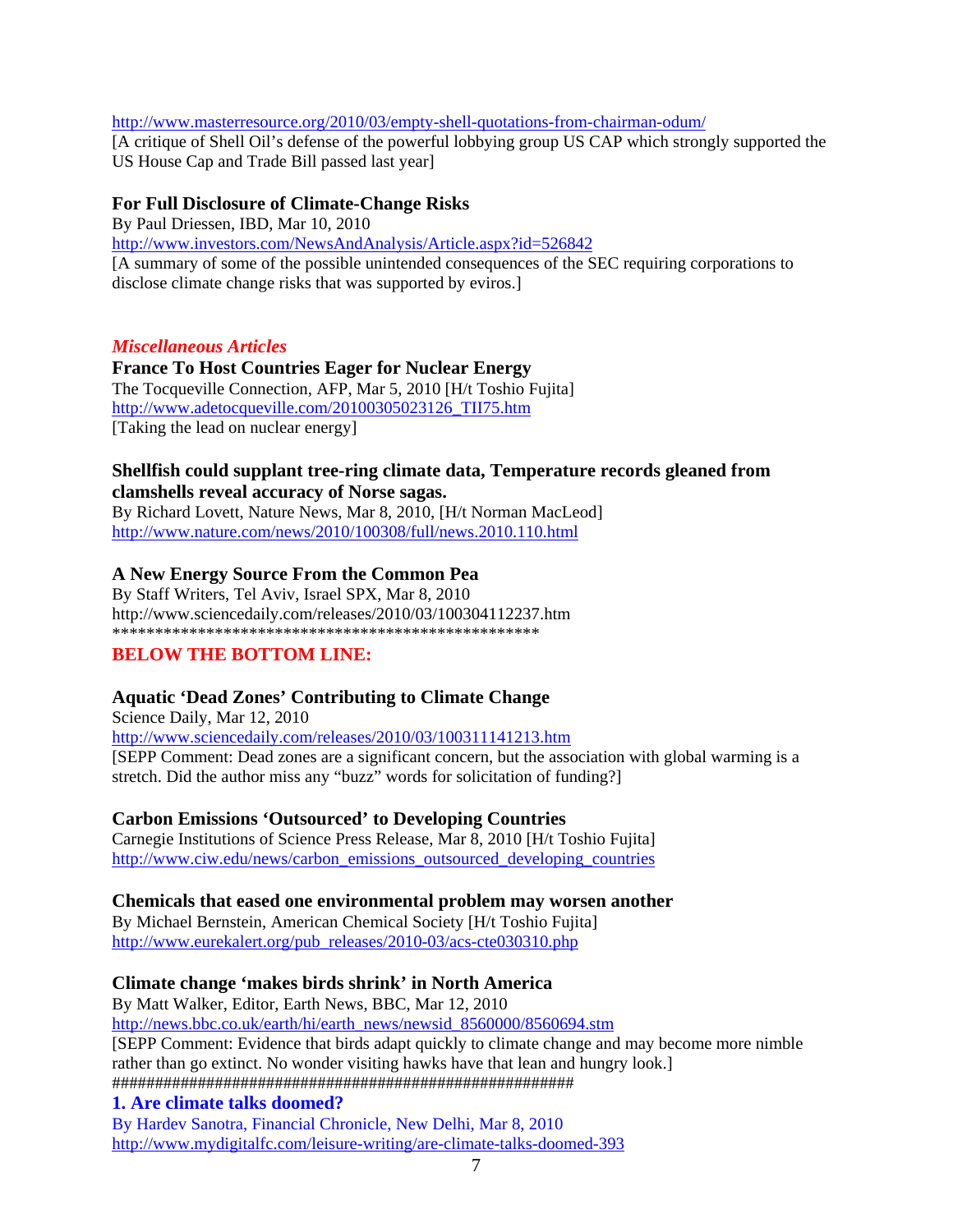#### An interview with Fred Singer

*There has been a swing away from the upbeat mood before the Copenhagen summit. Even as countries prepare for climate change talks in Mexico City in December this year, it's not certain that an agreement would be possible among 192 nations. Some of it has to do with the battering the Intergovernmental Panel on Climate Change has taken because of its shoddy and unsubstantiated conclusions in some parts of its fourth assessment report. Two investigations, one by the University of East Anglia and another by the science and technology committee of the House of Commons in the UK has shaken the public's firm belief in science. The university's climate research unit, which supplied much of climate change data to IPCC, was hit by a email leakage scandal that allegedly showed that scientists may have been involved in manipulation of data. That has come on heels of IPCC's acceptance that its conclusion on melting of Himalayan glaciers was faulty. All these have led analysts to believe that the United States senate is highly unlikely to pass the climate change bill under consideration. Without the US, climate change talks are doomed, say skeptics. One of the leading skeptics, professor emeritus of environment science at the University of Virginia S Fred Singer was in Delhi recently to talk about why an agreement was not possible. He spoke to Hardev Sanotra. Excerpts:* 

### **IPCC chairman R K Pachauri says there are hundreds of lobbyists in Washington trying to discredit the IPCC. Is that right?**

But most of those lobbyists are working for companies to get as much of the money that Congress can allocate for cap and trade. The law would raise the price of energy to be paid by consumers. Costs would rise by more than \$800 Billion dollars, if the law passes. [But it won't pass. Lobbyists "love" the IPCC because it gives rationale for congressional action – hence employment for lobbyists.]

#### **Why do you say that?**

The senate is not going to pass it. President Obama would be lucky if he is able to retain the House and Senate majority in November just before the next COP meeting in Mexico. It's possible he may lose his majority in Congress. Then it is finished. It will be all over.

#### **Are you suggesting that Mexico talks are doomed?**

Well, even though the world is waiting for the US to legislate, the Senate won't do it. Yet, really, no one cares. Mexico is going to be another big gabfest with developing countries trying to get money from the US and Europe. Nothing else is going to happen. No one is going to pass a successor to the Kyoto Protocol. The science of climate change, as enunciated by the IPCC, is discredited and the so-called consensus is disappearing.

#### **Apart from what is loosely called glaciergate, other questions have been raised about the IPCC report. What do you think is the impact of all this?**

It is a distraction from the real issue – which is that climate changes because of natural forces and not because of human impact. The melting of glaciers doesn't tell you anything about the cause. It could be natural, it could be because of humans. On the other hand, the public can understand questions like glaciergate and half a dozen other 'gates' which has already discredited the IPCC. Volume 2 of IPCC report which talks of the consequences of climate change has all sorts of problems with inadequate scientific back up, with Pachauri recipient of much of that criticism

#### **You have been critiscisng IPCC for years. Did you not anticipate this?**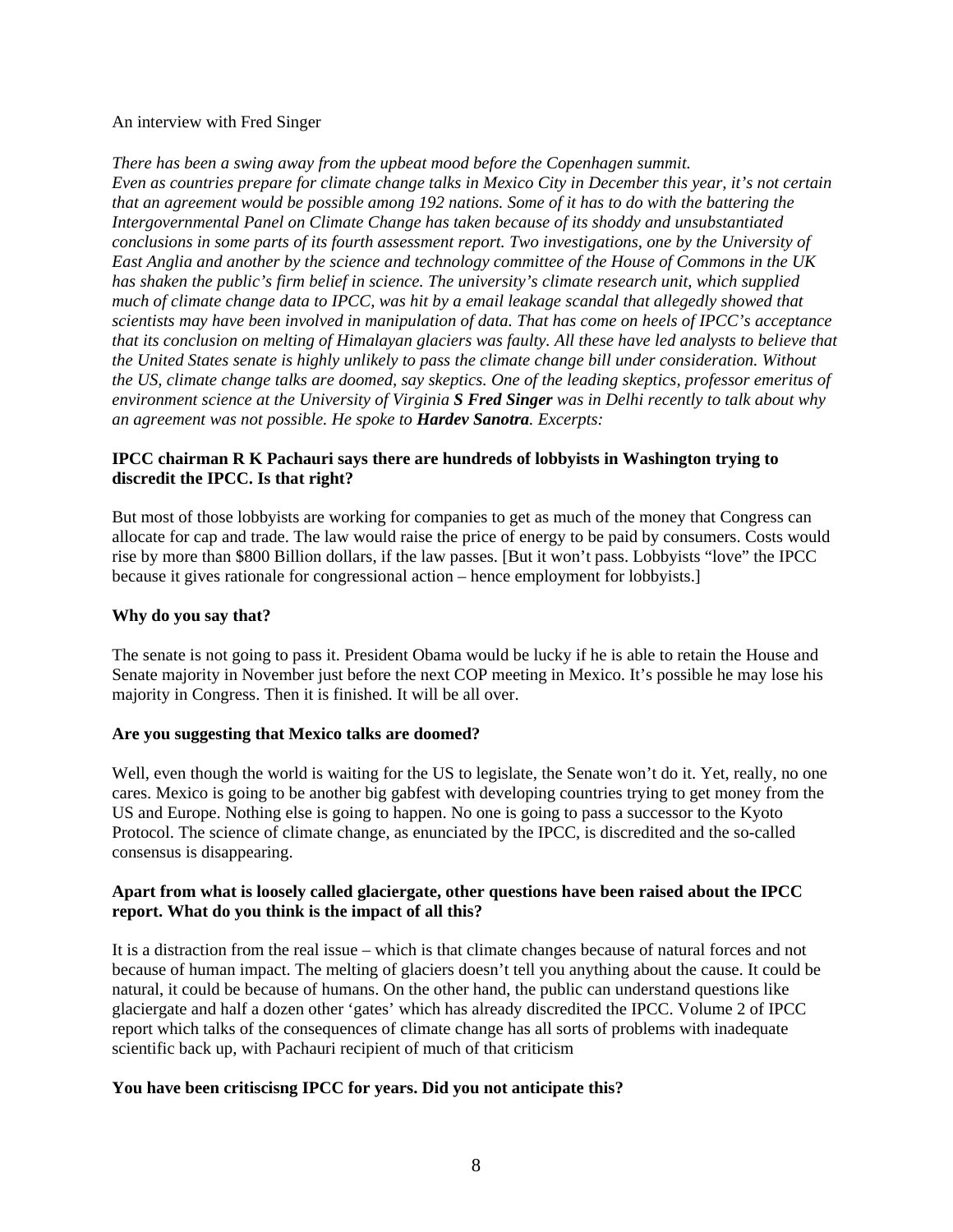I have beeen primarily working on Volume I of IPCC which deals with the science. Volume two is a different story because that deals with the consequences. These people no longer worry about what is causing climate change, because they take volume one conclusion as granted. I am not much interested in volume two. It's a useless exercise.

#### **What do these scandals mean for the next assessment report?**

They make them more cautious. It's clear IPCC has not lived up to its promise that it would use only peer reviewed sound science. They have used anecdotal information, written by environmental organisations or journalists.

#### **What would your message to Pachauri be?**

We are challenging the basis of scientific evidence. We don't see any evidence for any significant human contribution to climate change. All the evidence given by the IPCC for human induced action doesn't stand up to scrutiny. None of it is any good. Our message to Pachauri would be the same as that given by the Chinese vice minister of the National Development and Reform Commission Xie Zhenhua who said in Delhi that there's a legitimate body of science which is sceptical about climate change and it must be taken into consideration. If Pachauri wants the next assessment report to be balanced, he must incorporate the sceptical views of scientists, something like the report of the Non-governmental International Panel on Climate Change. They could say this contradicts the official view and let the public decide.

#### **But wouldn't that go against its charter?**

Yes, the IPCC charter says they are supposed to find evidence for human caused global warming and nothing else. That's why the Chinese suggestion is very radical and may even force a revision of the charter.

### **If you say the science of climate change is not settled, why aren't more climate scientists coming out and objecting?**

Give them a little time and I think they will. Because they are much encouraged from what we are learning from climategate so far. This will encourage many scientists to speak up, who have otherwise kept quiet because of public pressure. Climate alarmism represented by the IPCC is losing its appeal. Just before the Copenhagen conference there was another conference where all sorts of alarmist predictions were made. Because of glaciergate and other revelations many more scientists will be speaking out, and I hope they speak out strongly.

#### **What do expect to be the outcome of investigations underway?**

We can only hope that there would be fair and honest investigation of climategate emails and other matters. The committee headed by Sir Muir Russel is looking into the University of East Anglia email leakage and the house of Commons committee on Science and Technology is also investigating. If the republicans win in the US in November, the Congress will also investigate. Because of public money involved, it's necessary to know how these organizations were handling climate data, including Goddard Institute of Space Studies of NASA and National Climate Data Centre of National Oceanic and Atmospheric Administration.

\*\*\*\*\*\*\*\*\*\*\*\*\*\*\*\*\*\*\*\*\*\*\*\*\*\*\*\*\*\*\*\*\*\*\*\*\*\*\*\*\*\*

# **2. West's policy approach is wrong**

By Hardev Sanotra Mar, Financial Chronicle, New Delhi, Mar 8, 2010 http://www.mydigitalfc.com/leisure-writing/west%E2%80%99s-policy-approach-wrong-392 An interview with Benny Peisner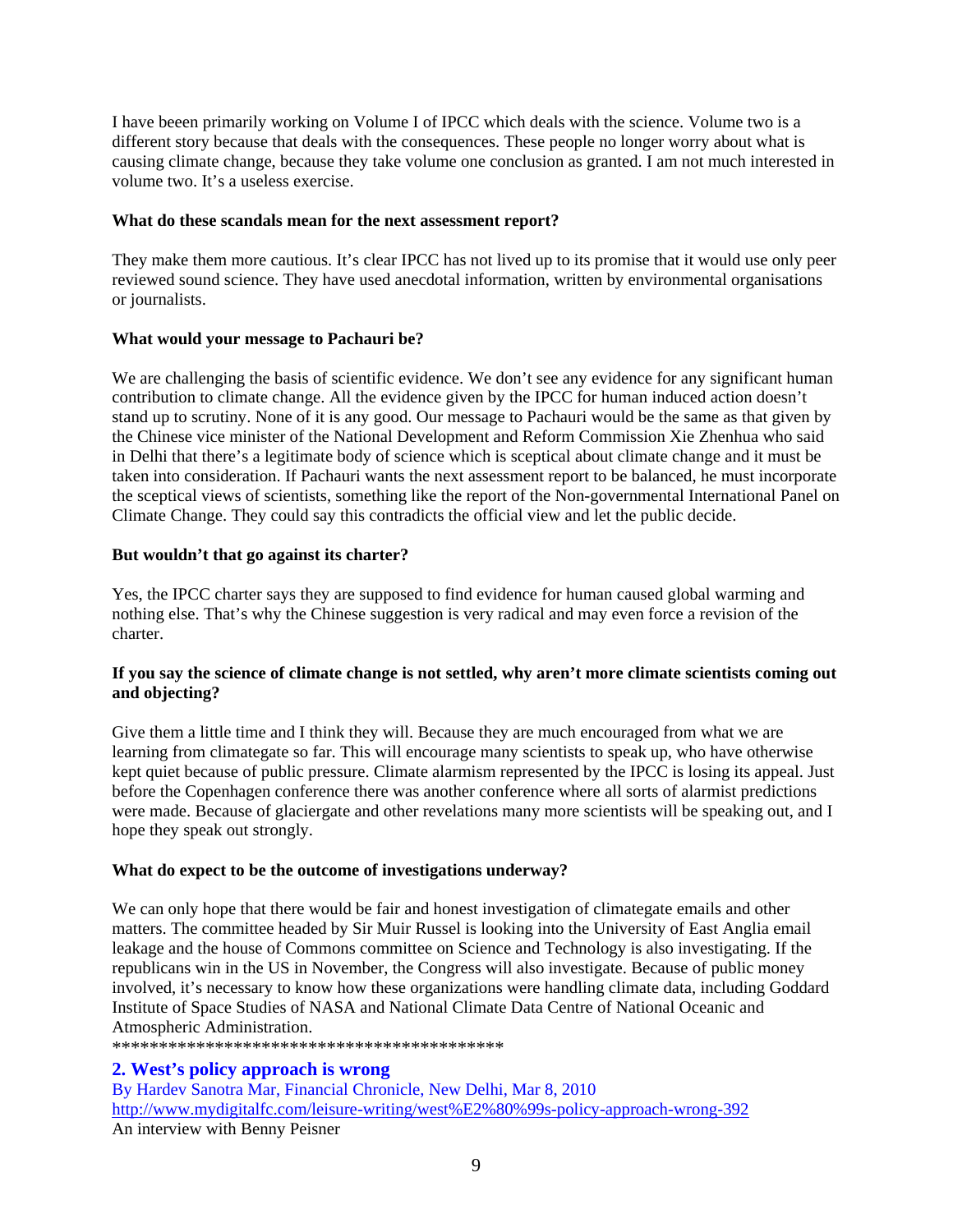*Benny J Peiser is a social anthropologist and director of Global Warming Policy Foundation in the UK. He places his views "somewhere between climate alarmists and skeptics." While in Delhi, he spoke to Financial Chronicle about the impact of climate change policies on the lives of people. Excerpts:*

#### **Is there a change in the debate on climate change after Copenhagen?**

The whole political debate has shifted quite dramatically in Europe, partly as a result of the climategate scandal and partly as response to the Copenhagen fiascos. What used to be a very popular theme for politician who thought it would win them votes is turning into a liability. There's a public backlash and a growing scepticism that Europe is burdening its own people and industry, while the world is not following.

#### **Why did this happen?**

It's a combination of factors. It started with the economic crisis. Job security, job creation and the economy became priorities number one, two and three. Environment concerns dropped down and became rock bottom. The second factor is that people realised they were paying a hefty price in their heating bills and energy bills for climate schemes which they don't really like. And finally, you have all the scandals and blunders which led to a crisis of credibility at the IPCC. People have become very suspicious about the revelations in climategate.

#### **How strong is the impact of the scandals?**

It has undermined the trust in reliability of official government sponsored science. We have been told for ten years that there's no debate; it's settled and there's complete consensus among scientists. That argument is no longer accepted by people. They have lost trust in the predictions by climate modelers where they made up a lot of alarmist scenarios which is at the heart of some of the IPCC problems. Not the least because people also realised that the warming of eighties and early nineties has not continued. Even the British media – largely the BBC, The Guardian, The Times — which used to unanimously take an alarmist position and sing from the same climate hymn sheet have suddenly started asking questions. Can you believe it: Journalists asking questions? So there's quite a significant change and politicians are scratching their heads and don't know what to do.

#### **What has been the impact of climate related taxes in Europe?**

The energy intensive companies which has energy as hefty chunk of their overheads are paying about 20 per cent of their energy bill as climate taxes or green taxes or renewable obligations. They are concerned because other companies outside the EU do not have to. May in the UK are worried whether they will be able to survive if Britain continued with its unilateral burden.

#### **Suppose you accept IPCC and Kyoto Protocol what would this mean?**

The answer is fairly simple. Given that all the alternative energies currently available are two to three times more expensive than fossil fuels, energy prices would rise 50 to 100 per cent. The number of people living in fuel poverty in the UK is seven million. This would double. Fuel poverty is defined as one where a family spends ten per cent or more of its earnings on fuel bills. It would also make a lot of EU companies go bankrupt as they would no longer be able to compete with anyone outside. If India has to cap its emissions, it would have to replace its conventional energy with something else and anything else would be very expensive. Earlier we were told by a number of analaysts, including economist Nick Stern, that decarbonisation would be fairly cheap, not a real burden. Today people realise it would be much more expensive.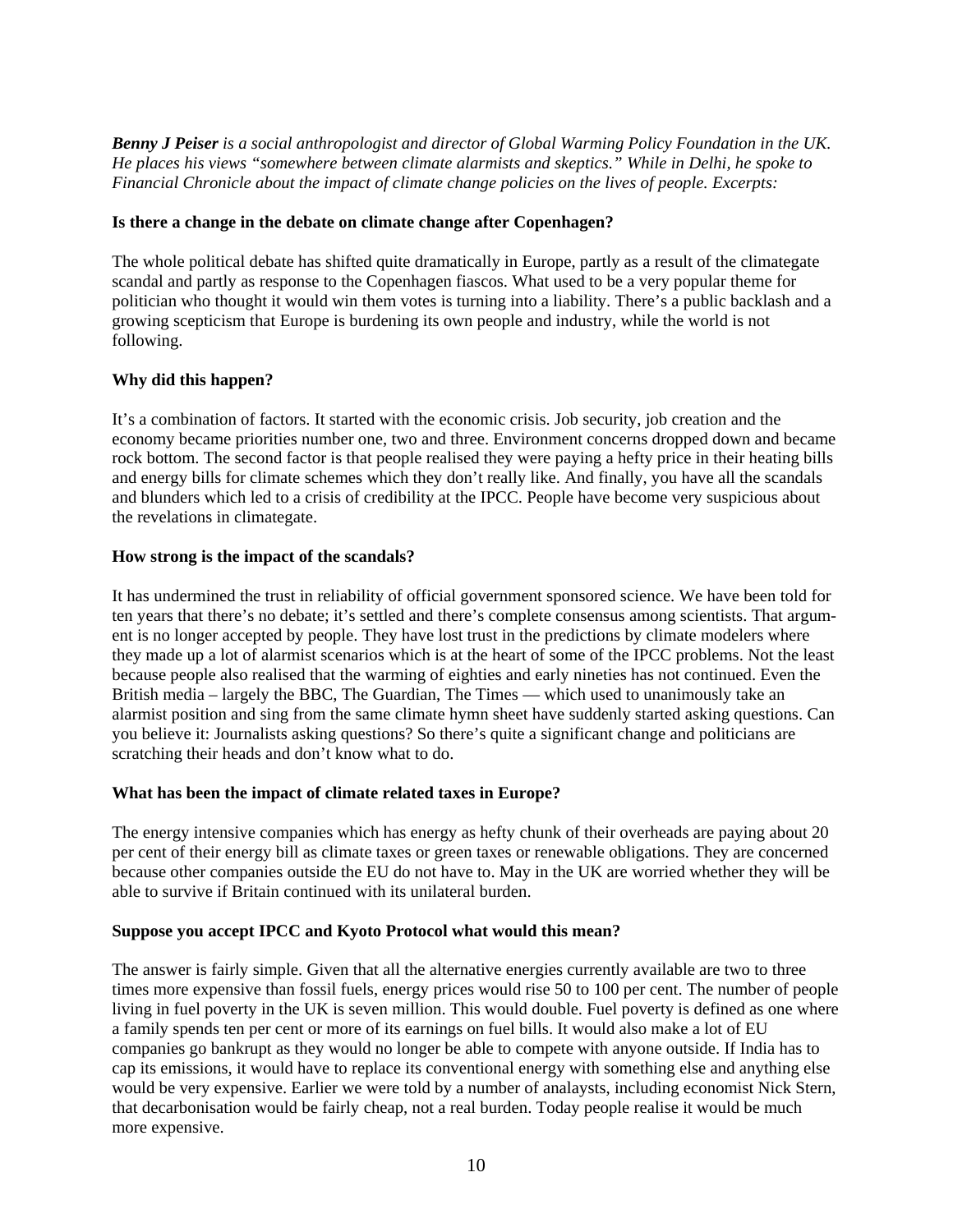#### **But wouldn't fall in carbon intensity be a gain?**

When you have increase in energy efficiency, carbon intensity of production comes down. But this is cancelled out by the rising energy demand. So if you want emissions to be reduced, the only way is to swap convertion forms of electricity generation based on cheap fossil fuels with cleaner or greener energy which is more two to three times more expensive. That in turn makes everything else more expensive. That's why there's a backlash against cap and trade in the US and in Australia. Everyone is getting cold feet.

#### **How do you reconcile climate needs with growth in India and China?**

The pressure on politicians in the EU is that why are you burdening us with taxes and price rise when China and Inda are not following. But the reality is that your and China's energy demand would rise because of population growth, a rising middle class and increasing expectations. That's why India and China would not sign a legally binding document. It has nothing to go with science, because the governments realise that they would not be able to achieve any of that. For 20-30 years your emissions will rise significantly and there's no alternate to that. When I met your minister of environment Jairam Ramesh, one of the officials remarked that in two or three years alternate energies sources would become economical. I said, yes, we have been hearing that for 30 years.

#### **So what's the risk of not taking steps to decarbonise?**

First, even if the IPCC were right, that doesn't mean you have to decarbonise. The worst case scenario is that in one hundred years we won't be seven time richer but only six times. The long-term impact will diminish wealth creation to a manageageble level. Even if you fully and squarely accept the science, the policy approach advocated by the West is not correct.

\*\*\*\*\*\*\*\*\*\*\*\*\*\*\*\*\*\*\*\*\*\*\*\*\*\*\*\*\*\*\*\*\*\*\*\*\*\*\*\*\*\*\*\*

# **3. Climate Change 'Quagmire'**

By Mary Kissel, WSJ Asia, Mar 11, 2010 http://online.wsj.com/article/SB20001424052748703701004575113304086087516.html#mod=todays\_us \_opinion

"The climate world is divided into three: the climate atheists, the climate agnostics, and the climate evangelicals," Jairam Ramesh, India's Environment and Forests minister, told me on a recent evening. "I'm a climate agnostic."

Climate-change Cassandras are prone to warning that unless governments take draconian action to limit carbon emissions, the world will suffer grievously and the poor will be hardest hit. Yet here in India, home to more poor people than any other country, a left-of-center government is sounding less than convinced by these prophets of doom, to say nothing of their prescriptions for salvation.

"The climate world is divided into three: the climate atheists, the climate agnostics, and the climate evangelicals," Jairam Ramesh, India's Environment and Forests minister, told me on a recent evening. "I'm a climate agnostic."

Mr. Ramesh, a member of the Congress Party with close ties to the politically dominant Gandhi family, is hardly a household name in the U.S. But among people who follow climate debates closely, he is by turns admired and detested for his occasional outbursts about both the science and the politics of global warming.

Last year, he publicly dressed down Secretary of State Hillary Clinton when she pushed for India to adopt binding emissions targets. He was among the first to question the bogus claim by the U.N.'s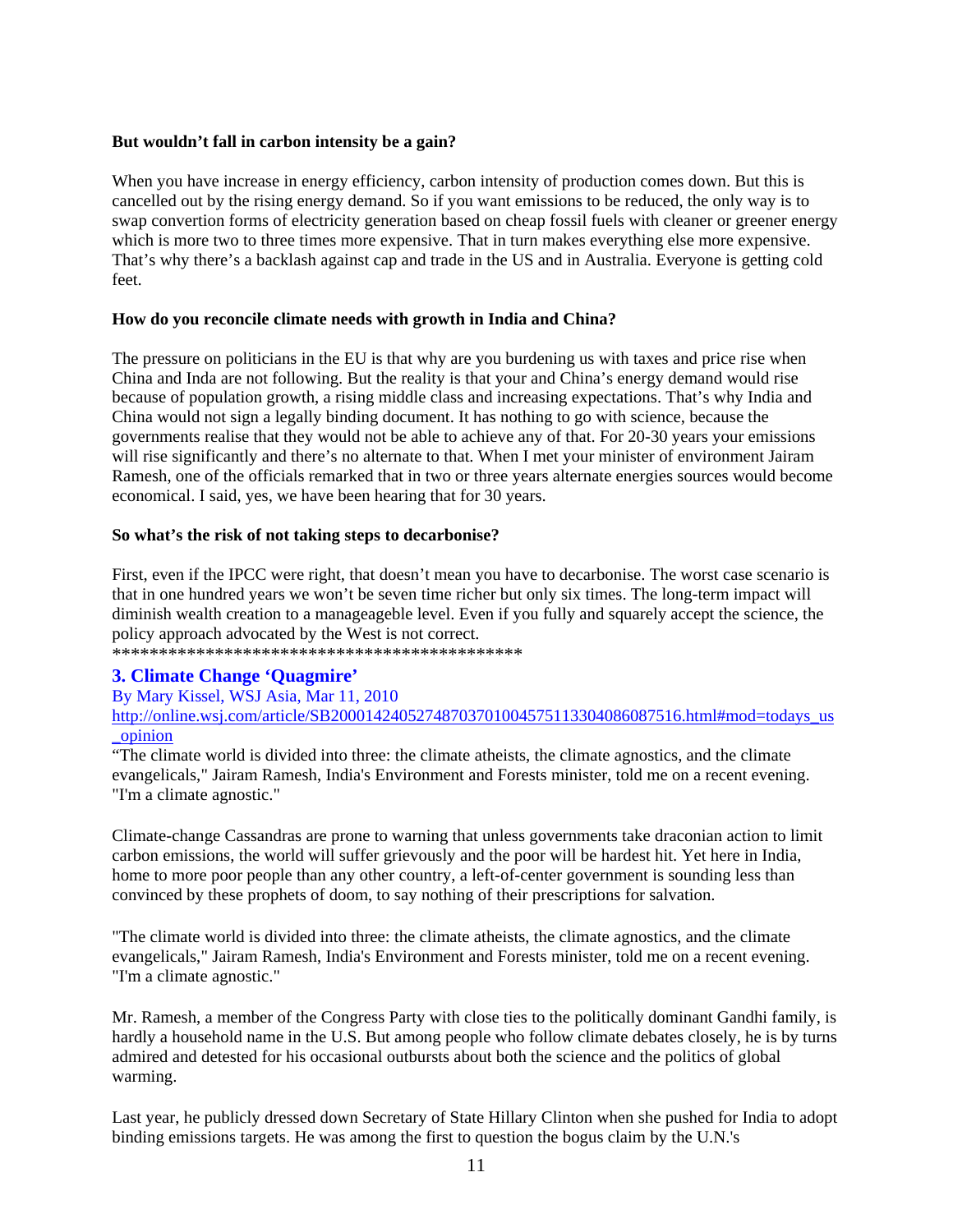Intergovernmental Panel on Climate Change that the Himalayan glaciers would melt by 2035. He has spearheaded an Indian climate-change research institute—an implicit vote of no-confidence in the IPCC's science. He has also "repeatedly" told his countryman and friend, IPCC chief Rajendra Pachauri, to "draw a line between climate science and climate advocacy. . . . Leave that to Al Gore . . . or Ban Ki Moon." Elsewhere in our interview, Mr. Ramesh dismisses Mr. Gore as an "evangelical."

Questions of science aside, Mr. Ramesh also pours scorn on what he sees as the hypocrisy, bad faith and the sheer impracticality of current political approaches to climate change. International negotiations on the subject are a "complete quagmire," he says. "We have a Kyoto Protocol in which the U.S. has not ratified. The Europeans are not going to be taking on commitments unless the Americans take it [on]. The Americans are saying we won't take something on until the Chinese take something on. So we are, frankly, headed nowhere."

Mr. Ramesh also sees "glaring deficiencies in the architecture of climate-change agreements," starting with the "lack of any graduation." As countries move up the "per-capita income ladder," he explains, they should "take on progressively higher levels of legally binding commitments." Randomly chosen emission targets become "a game of competitive one-upmanship." "Ten percent we will cut?" he asks, his voice rising. "Fifteen percent? It's not a lottery, you know."

What seems to rankle Mr. Ramesh the most about these kinds of demands is the idea that India should sign itself on to the rich world's environmental fads at the expense of its own poor people. Many Indians have long understood that the kind of climate interventions pushed by the likes of Mr. Gore—binding emissions targets, carbon taxes, cap-and-trade schemes and so on—all amount to giving up on cheap energy sources in exchange for sharply higher costs and economically unproven technologies. In India, that means consigning legions of the poor, many of whom don't even yet have access to electricity or gas, to perpetual life in the slums.

Other poor countries agree. China, South Africa, Brazil and India "bonded very well together at Copenhagen," Mr. Ramesh reports. "We are united in our desire not to have a binding agreement thrust upon us which will constrict our developmental options."

It's also far from clear that climate change is India's principal environmental concern. "To say that [climate change] is the defining issue, no, there are bread-and-butter environmental issues," he says. "There are pollution-control issues which are affecting the public health. You know, in many parts of India people are dying because of excess of pesticides in the water, or arsenic in water. That's more important and more urgent than climate change."

So what is the way forward? For all of his delightful bluntness, Mr. Ramesh the politician is himself often given to qualifying his statements and hedging his bets. He speaks of a need for an "international agreement" on climate change with "common but differentiated" responsibilities among nations, and just this week he announced India would back the Copenhagen Accord and its nonbinding emissions targets.

But he also acknowledges what the Danish "skeptical environmentalist" Bjorn Lomborg has described as a "third way" forward: Acknowledging that climate change is real, but pursuing an approach that would make cost-benefit assessments of all environmental challenges in order to do the most good for the greatest number of people. In Mr. Lomborg's analyses, climate change almost invariably comes in last behind real environmental needs like improving nutrition, providing access to clean water, or fighting scourges like AIDS and malaria.

"I don't think you should dismiss Lomborg the way climate evangelicals have dismissed him," Mr. Ramesh says. "He makes reasonable points. The spirit of science is the spirit of inquiry, of questioning."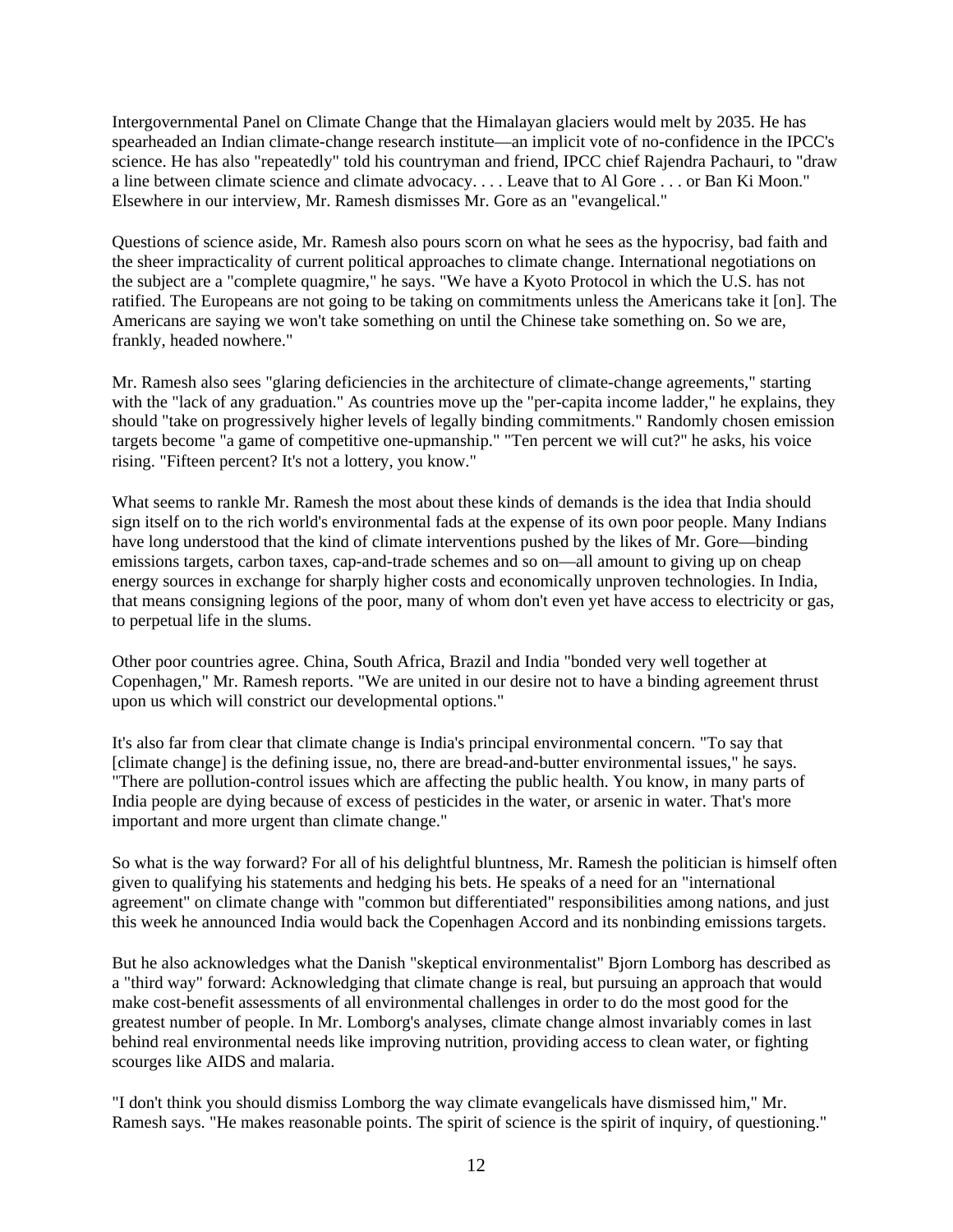That it should be left to a politician from a developing country to make that point—while his counterparts in the West push for Rube Goldberg solutions to a "crisis" that may not even exist—goes far toward explaining the state of the climate debate today.

*Ms. Kissel is the editorial page editor of the Wall Street Journal Asia.* \*\*\*\*\*\*\*\*\*\*\*\*\*\*\*\*\*\*\*\*\*\*\*\*\*\*\*\*\*\*\*\*\*\*\*\*\*\*\*\*\*\*\*\*

#### **4. Climate of fear**

#### Editorial, Nature, Mar 11, 2010

http://www.nature.com/nature/journal/v464/n7286/full/464141a.html

[SEPP Comment: *Nature* carried the "peer reviewed" Mann hockey stick that used biased proxies and a discredited statistical technique to obfuscate decades of work by climate change pioneer HH Lamb.]

The integrity of climate research has taken a very public battering in recent months. Scientists must now emphasize the science, while acknowledging that they are in a street fight.

Climate scientists are on the defensive, knocked off balance by a re-energized community of globalwarming deniers who, by dominating the media agenda, are sowing doubts about the fundamental science. Most researchers find themselves completely out of their league in this kind of battle because it's only superficially about the science. The real goal is to stoke the angry fires of talk radio, cable news, the blogosphere and the like, all of which feed off of contrarian story lines and seldom make the time to assess facts and weigh evidence. Civility, honesty, fact and perspective are irrelevant.

Worse, the onslaught seems to be working: some polls in the United States and abroad suggest that it is eroding public confidence in climate science at a time when the fundamental understanding of the climate system, although far from complete, is stronger than ever. Ecologist Paul Ehrlich at Stanford University in California says that his climate colleagues are at a loss about how to counter the attacks. "Everyone is scared shitless, but they don't know what to do," he says.

**ISCOCITED SCIENCES FOR THE SCIENCES FOR SCIENCES FOR SCIENCES FOR SCIENCES FOR SCIENCES FOR SCIENCES FOR SCIENCES FOR SCIENCES FOR SCIENCES FOR SCIENCES FOR SCIENCES FOR SCIENCES FOR SCIENCES FOR SCIENCES FOR SCIENCES FOR** 

Researchers should not despair. For all the public's confusion about climate science, polls consistently show that people trust scientists more than almost anybody else to give honest advice. Yes, scientists' reputations have taken a hit thanks to headlines about the leaked climate e-mails at the University of East Anglia (UEA), UK, and an acknowledged mistake about the retreat of Himalayan glaciers in a recent report from the Intergovernmental Panel on Climate Change (IPCC). But these wounds are not necessarily fatal.

To make sure they are not, scientists must acknowledge that they are in a street fight, and that their relationship with the media really matters. Anything strategic that can be done on that front would be useful, be it media training for scientists or building links with credible public-relations firms. In this light, there are lessons to be learned from the current spate of controversies. For example, the IPCC error was originally caught by scientists, not sceptics. Had it been promptly corrected and openly explained to the media, in full context with the underlying science, the story would have lasted days, not weeks. The IPCC must establish a formal process for rapidly investigating and, when necessary, correcting such errors.

The unguarded exchanges in the UEA e-mails speak for themselves. Although the scientific process seems to have worked as it should have in the end, the e-mails do raise concerns about scientific behaviour and must be fully investigated. Public trust in scientists is based not just on their competence, but also on their perceived objectivity and openness. Researchers would be wise to remember this at all times, even when casually e-mailing colleagues.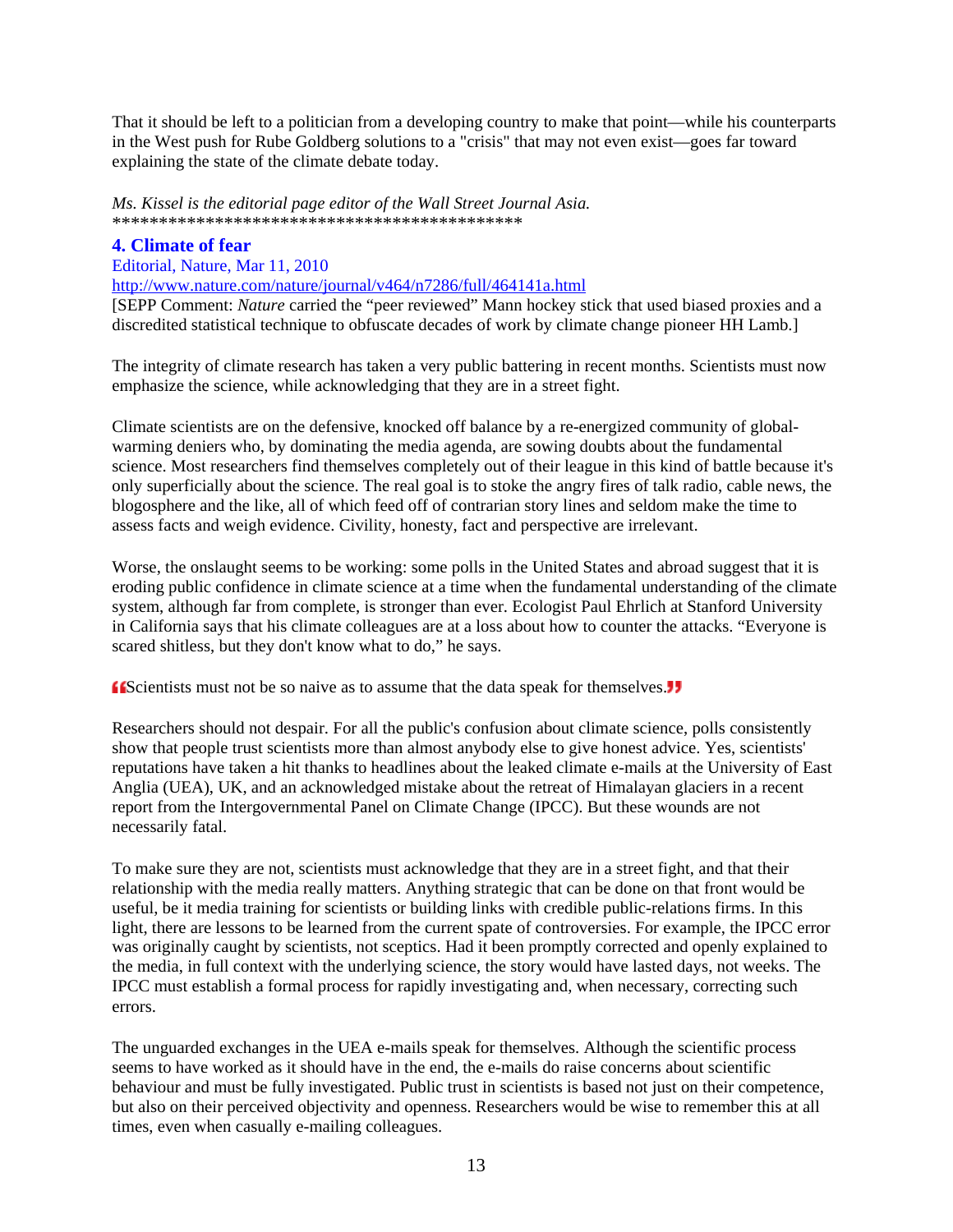US scientists recently learned this lesson yet again when a private e-mail discussion between leading climate researchers on how to deal with sceptics went live on conservative websites, leading to charges that the scientific elite was conspiring to silence climate sceptics (see page 149). The discussion was spurred by a report last month from Senator James Inhofe (Republican, Oklahoma), the leading climate sceptic in the US Congress, who labelled several respected climate scientists as potential criminals nonsense that was hardly a surprise considering the source. Some scientists have responded by calling for a unified public rebuttal to Inhofe, and they have a point. As a member of the minority party, Inhofe is powerless for now, but that may one day change. In the meantime, Inhofe's report is only as effective as the attention it receives, which is why scientists need to be careful about how they engage such critics.

The core science supporting anthropogenic global warming has not changed. This needs to be stated again and again, in as many contexts as possible. Scientists must not be so naive as to assume that the data speak for themselves. Nor should governments. Scientific agencies in the United States, Europe and beyond have been oddly silent over the recent controversies. In testimony on Capitol Hill last month, the head of the US Environmental Protection Agency, Lisa Jackson, offered at best a weak defence of the science while seeming to distance her agency's deliberations from a tarnished IPCC. Officials of her stature should be ready to defend scientists where necessary, and at all times give a credible explanation of the science.

These challenges are not new, and they won't go away any time soon. Even before the present controversies, climate legislation had hit a wall in the US Senate, where the poorly informed public debate often leaves one wondering whether science has any role at all. The IPCC's fourth assessment report had huge influence leading up to the climate conference in Copenhagen last year, but it was always clear that policy-makers were reluctant to commit to serious reductions in greenhouse-gas emissions. Scientists can't do much about that, but they can and must continue to inform policy-makers about the underlying science and the potential consequences of policy decisions — while making sure they are not bested in the court of public opinion.

\*\*\*\*\*\*\*\*\*\*\*\*\*\*\*\*\*\*\*\*\*\*\*\*\*\*\*\*\*\*\*\*\*\*\*\*\*\*\*\*\*\*\*\*

#### **5. Memorandum submitted by Stephen McIntyre (CRU 32)**

Science and Technology Committee, House of Commons, Parliament, UK http://www.publications.parliament.uk/pa/cm200910/cmselect/cmsctech/memo/climatedata/uc3202.htm [Summary only, for the full submission, please see the above web site.] **Summary:**

1. Reconstructions of temperature over the past 1000 years have been an highly visible part of IPCC presentations to the public. CRU has been extremely influential in IPCC reconstructions through: coauthorship, the use of CRU chronologies, peer review and IPCC participation. To my knowledge, there are no 1000-year reconstructions which are truly "independent" of CRU influence. In my opinion, CRU has manipulated and/or withheld data with an effect on the research record. The manipulation includes (but is not limited to) arbitrary adjustment ("bodging"), cherry picking and deletion of adverse data. The problem is deeply rooted in the sense that some forms of data manipulation and withholding are so embedded that the practitioners and peer reviewers in the specialty seem either to no longer notice or are unoffended by the practices. Specialists have fiercely resisted efforts by outside statisticians questioning these practices - the resistance being evident in the Climategate letters. These letters are rich in detail of individual incidents. My submission today will not comment on these individual incidents (some of which I've commented on already at Climate Audit), but to try to place the incidents into context and show why they matter to the research record. I will not comment in this submission on CRUTEM issues only for space reasons.

\*\*\*\*\*\*\*\*\*\*\*\*\*\*\*\*\*\*\*\*\*\*\*\*\*\*\*\*\*\*\*\*\*\*\*\*\*\*\*\*\*

#### **6. An Energy Head Fake**

#### Wall Street Journal Editorial, Mar 11, 2010

http://online.wsj.com/article/SB20001424052748704784904575112144130306052.html#mod=todays\_us \_opinion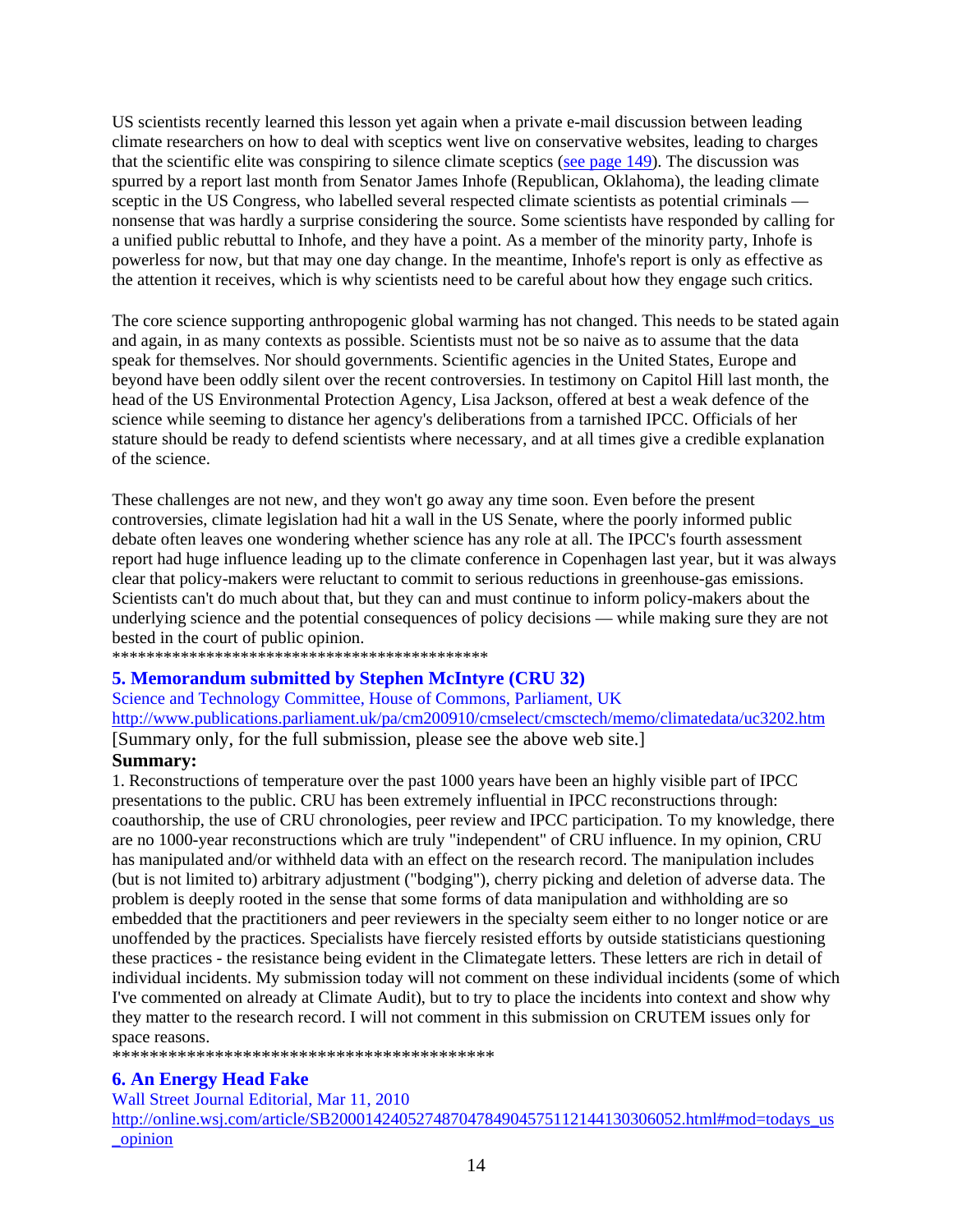President Obama used his January State of the Union speech to promise "a new generation of safe, clean nuclear power plants" and "new offshore areas for oil and gas development." Judging by its recent decisions, we'd say his Cabinet hasn't received the memo.

Congress's ban on offshore drilling expired in September 2008, and a Bush Administration plan for leasing the energy-rich Outer Continental Shelf was due to begin this year. Yet within a month of taking office, Interior Secretary Ken Salazar halted leasing by extending the public comment period by six months. When that period ended last September, Interior said it would take "several weeks" to analyze the results. It has yet to release a summary.

Newt Gingrich's American Solutions group used the Freedom of Information Act to obtain Interior emails suggesting that the public comments ran 2-to-1 in favor of drilling. Instead of acknowledging this, Mr. Salazar last week informed Congress he was scrapping the Bush plan and that leasing will not begin for at least another two years.

The Administration failed to meet a deadline last month for submitting a court-ordered analysis of the environmental impact of new leases off the Alaskan coast. And in January, Mr. Salazar rebuffed Virginia's request—endorsed by its governor and legislature—to allow drilling offshore. Sensing a pattern?

Onshore, meanwhile, Interior canceled oil and gas leases on 77 parcels of federal land in Utah (a handful have since been reinstated). Mr. Salazar also yanked eight parcels from a lease sale in Wyoming. Several weeks ago a leaked Interior Department memo disclosed plans to have Mr. Obama use executive power under the Antiquities Act—to designate 10 million acres of western land as "monuments," putting them off-limits to energy development as well as current timber or mining work.

As for nuclear power, Mr. Obama has promised an \$8.3 billion loan guarantee to build two nuclear reactors in Georgia. However, Mike Morris, the CEO of American Electric Power, explained at a recent Wall Street Journal energy conference that while loan guarantees were a "nice thing," they were meaningless in the absence of regulatory certainty.

Only five of 50 states have what Mr. Morris calls nuclear-friendly "enabling" legislation that might convince corporate boards to commit capital to a long-term project. The federal Nuclear Regulatory Commission, despite adopting a streamlined licensing process in 2005, hasn't issued key rules.

The Administration also sent mixed signals last week by putting the kibosh on Yucca Mountain for nuclear waste disposal. Energy Secretary Steven Chu has convened yet another "blue ribbon" panel on nuclear waste, which will probably have the half-life of uranium. Companies are already suing the feds for failing to meet legal obligations to collect waste, and the end of Yucca is one more reason for utilities to avoid making large capital bets amid uncertain government policy.

The President says he wants new supplies of home-grown energy, but the government's actions suggest continuing hostility to oil drilling and nuclear power. GOP Senator Lindsey Graham of South Carolina has been promoting a deal in which Republicans would endorse cap and trade in return for Democrats agreeing to more oil drilling and more nuclear plants. He appears to be selling a bridge to nowhere.

\*\*\*\*\*\*\*\*\*\*\*\*\*\*\*\*\*\*\*\*\*\*\*\*\*\*\*\*\*\*\*\*\*\*\*\*\*\*\*\*\*\*\*\*\*\*

#### **7. Wind power the worst kind of mirage**

By Henk Tennekes, Financial Post, Mar 3, 2010 [H/t John Droz, Jr.] http://network.nationalpost.com/NP/blogs/fpcomment/archive/2010/03/03/wind-power-the-worst-kind-ofmirage.aspx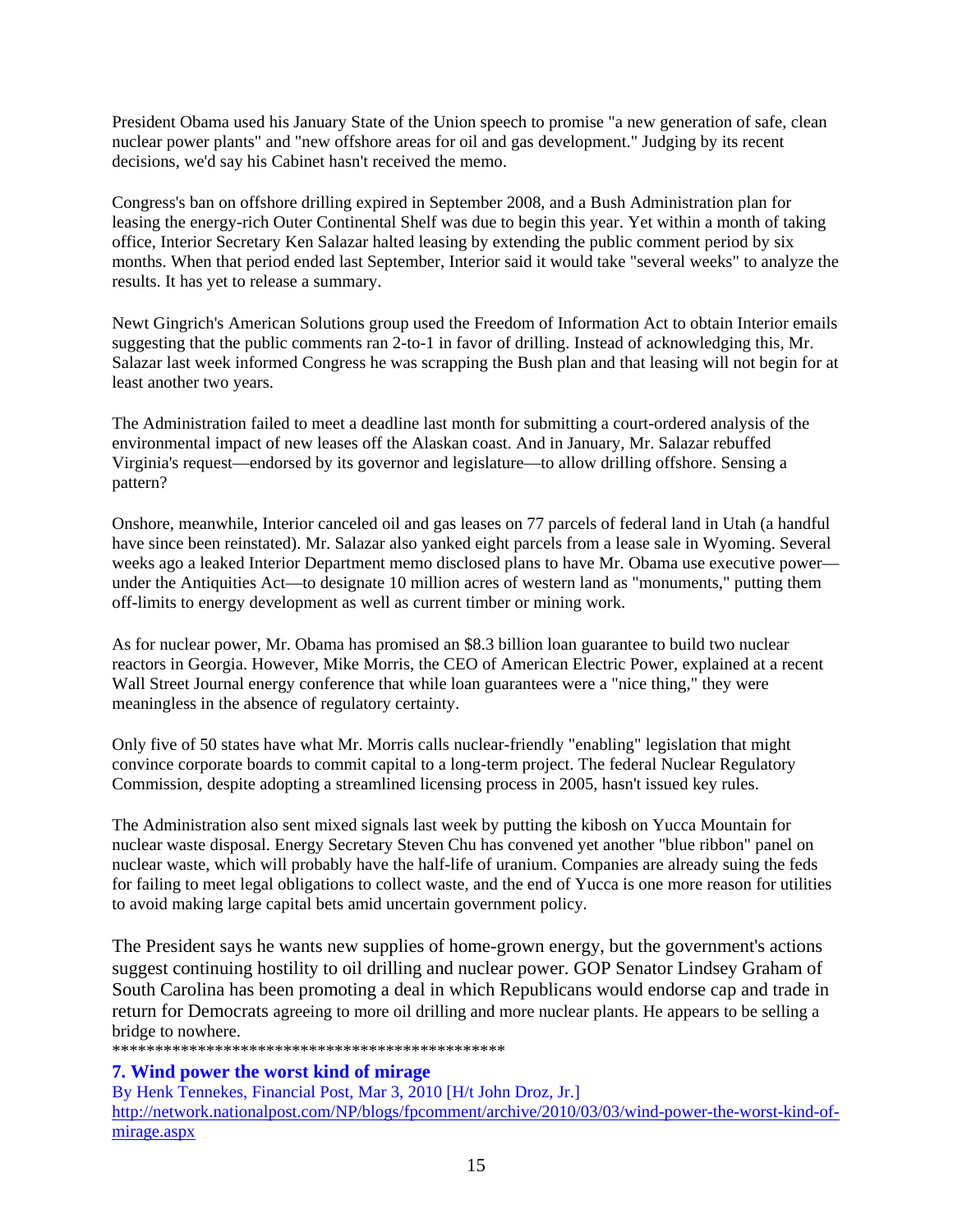Wind energy is an engineer's nightmare. To begin with, the energy density of flowing air is miserably low. Therefore, you need a massive contraption to catch one megawatt at best, and a thousand of these to equal a single gas- or coal-fired power plant.

If you design them for a wind speed of 34 miles per hour, they are useless at wind speeds below 22 mph and extremely dangerous at 44 mph, unless feathered in time. Remember, power is proportional to the cube of the wind speed. Old-fashioned Dutch windmills needed a two-man crew on 12-hour watch, seven days a week, because a runaway windmill first burnt its bearings, then its hardwood gears, then the entire superstructure.

This was the nightmare of millers everywhere in the "good" old days. And what did these beautiful antiques deliver? Fifteen horsepower at best, in favourable winds, about what a power lawn mower does these days. No wonder the Dutch switched to steam-powered pumping stations as soon as they could, in the late 19th century.

Since the power generated by modern wind turbines is so unpredictable, conventional power plants have to serve as back-ups. These run at less than half power most of the time. That is terribly uneconomical only at full power do they have good thermal efficiency and minimal CO2 emissions per kWh delivered.

Think also a moment of the cable networks needed: not only a fine-maze distribution network at the consumer end, but also one at the generator end. And what about servicing? How do you get a repair crew to a lonely hillside? Especially when you decided to put the wind park at sea? Use helicopters — now that is green!

For that matter, would you care to imagine what happens to rotor blades in freezing rain? Or how the efficiency of laminar-flow rotor blades decreases as bugs and dust accumulate on their leading edges?

Or what did happen in Germany more than once? German legislation gives wind power absolute priority, so all other forms of generating electricity have to back off when the wind starts blowing. This creates dangerous, almost uncontrollable instabilities in the high-voltage network. At those moments, power plant operators all over Europe sweat blood, almost literally. The synchronization of the system is also a scary job: alternating currents at 100,000 volts or more cannot be out of phase more than one degree or so, else circuit breakers pop everywhere and a brownout all over Europe starts.

One application might be attractive, though. Suppose you fill a water basin in the hills nearby using wind power when it blows, and turn the water turbines on when emergency power is needed for one reason or another (a power plant failure, a cold winter night).

Wind power is a green mirage of the worst kind. It looks green to simple souls but it is a technical nightmare. Nowhere I have been, be it Holland, Denmark, Germany, France or California, have I seen wind parks where all turbines were operating properly. Typically, 20% stand idle, out of commission, broken down. Use Google Videos to find examples of wind turbine crashes, start meditating and reach your own conclusions.

Why don't politicians listen to engineers? Why do engineers cave in to politically inspired financing? Merely to join the green daydreaming? I am an engineer; I want to be proud of my profession.

*Financial Post*